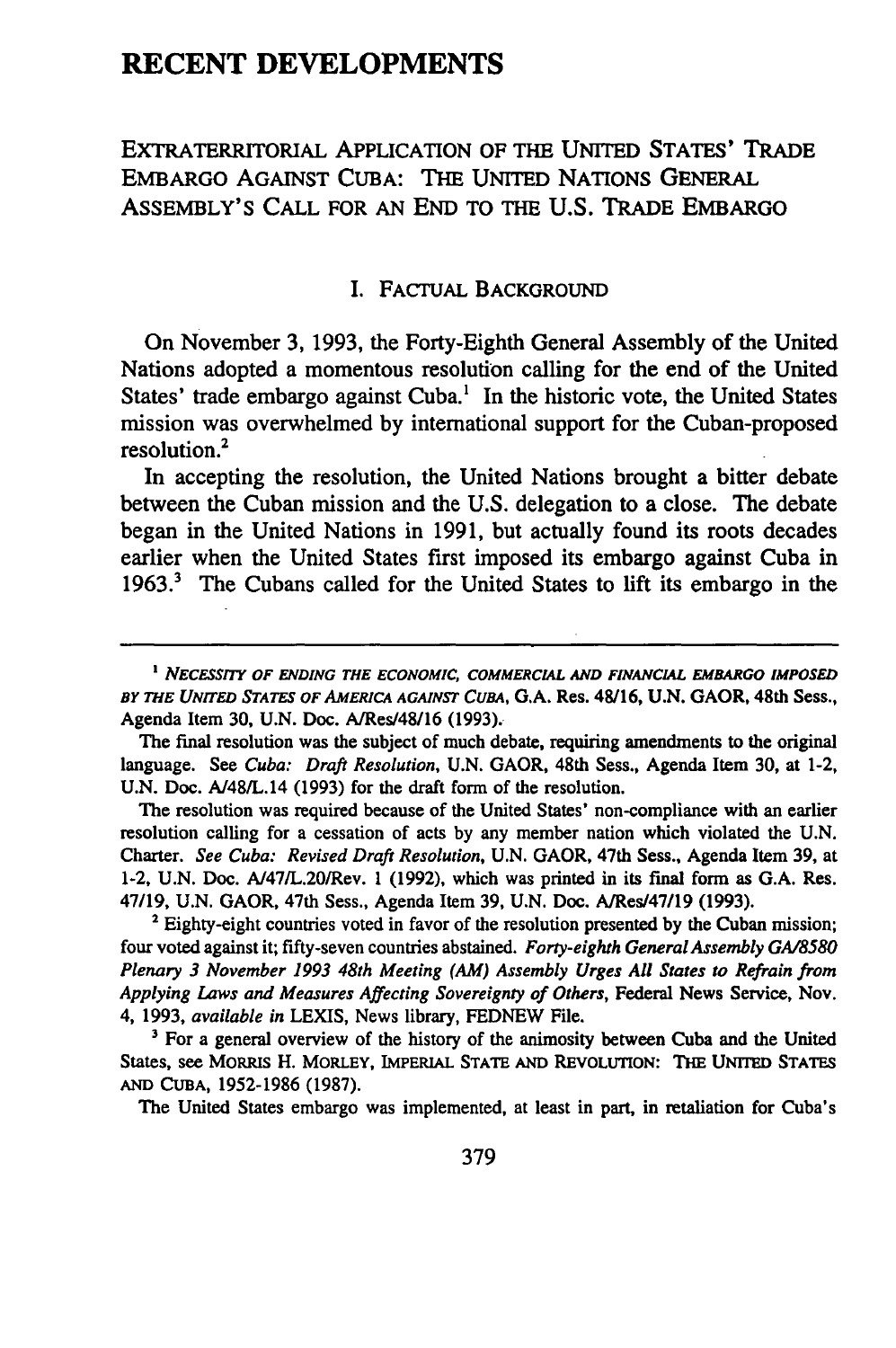summer of 1991.<sup>4</sup> The Cuban mission finally prevailed with the passage of Resolution 47/19, which called on nations to refrain from infringing on the sovereignty of other member nations.<sup>5</sup> The resolution was intended to urge the United States to lift the embargo, or at least the provisions which seemed to infringe on the sovereignty of Cuba and third nations.<sup>6</sup> A year later, after the United States had taken no action, the Cubans pushed Resolution 48/16 through the General Assembly. Like its predecessor, the resolution specifically named the U.S. embargo in its title, and advocated lifting the embargo.<sup>7</sup> The months following the passage of the resolution have seen little change in relations between Cuba and the United States,<sup>8</sup> and no end to the embargo is in sight.

The resolutions, in reality, have done little to alter the United States' position. Cuba has successfully convinced the international community that the embargo violates international law, and the U.N. resolutions were a victory for Cuba. The victory, however, rings hollow for Cuba despite the defeat suffered by the United States in the General Assembly vote. The United Nations seems unprepared to enforce its resolution against the United States, and no enforcement actions are pending. Absent a method of enforcement, neither international law nor the United Nations can force the United States to cease in its unyielding effort to cripple the Cuban economy.

nationalization of U.S.-owned property during and following Fidel Castro's communist revolution in Cuba. RICHARD FALK, **UNITED STATES ECONOMIC MEASURES AGAINST CUBA** 13-14 (1993).

<sup>4</sup> Cuba sent a memorandum to the General Assembly entitled REQUEST **FOR THE INCLUSION** OF **A** SUPPLEMENTARY ITEM **ON** THE **AGENDA** OF **THE** FORTY-SIXTH **SESSION,** NECESSITY OF **ENDING THE ECONOMIC, COMMERCIAL AND FINANCIAL EMBARGO IMPOSED BY THE UNITED STATES OF AMERICA AGAINST CUBA, U.N.** GAOR, 46th Sess. at **1, U.N.** Doc. **A/46/193 (1991).**

**<sup>&#</sup>x27; G.A.** Res. 47/19, **U.N.** GAOR, 47th Sess., Agenda Item **39, U.N. Doc.** A/Res/47/19 **(1993).**

**<sup>6</sup>***Id.*

<sup>7</sup> **G.A.** Res. 48/16, *supra* note **1.**

<sup>8</sup> The most significant development in Cuban-American relations has been Castro's lifting of Cuba's emigration restrictions, which caused an exodus of refugees from Cuba bound for **Miami** and a sudden reversal in the Clinton administration's open-door policy. This incident has given rise to bilateral immigration talks between the United States and Cuba. Pascal Fletcher, *Sanctions Prove a Thorny Issue in US-Cuba Talks, FIN. TIMES,* Oct. 26, 1994, at **6.**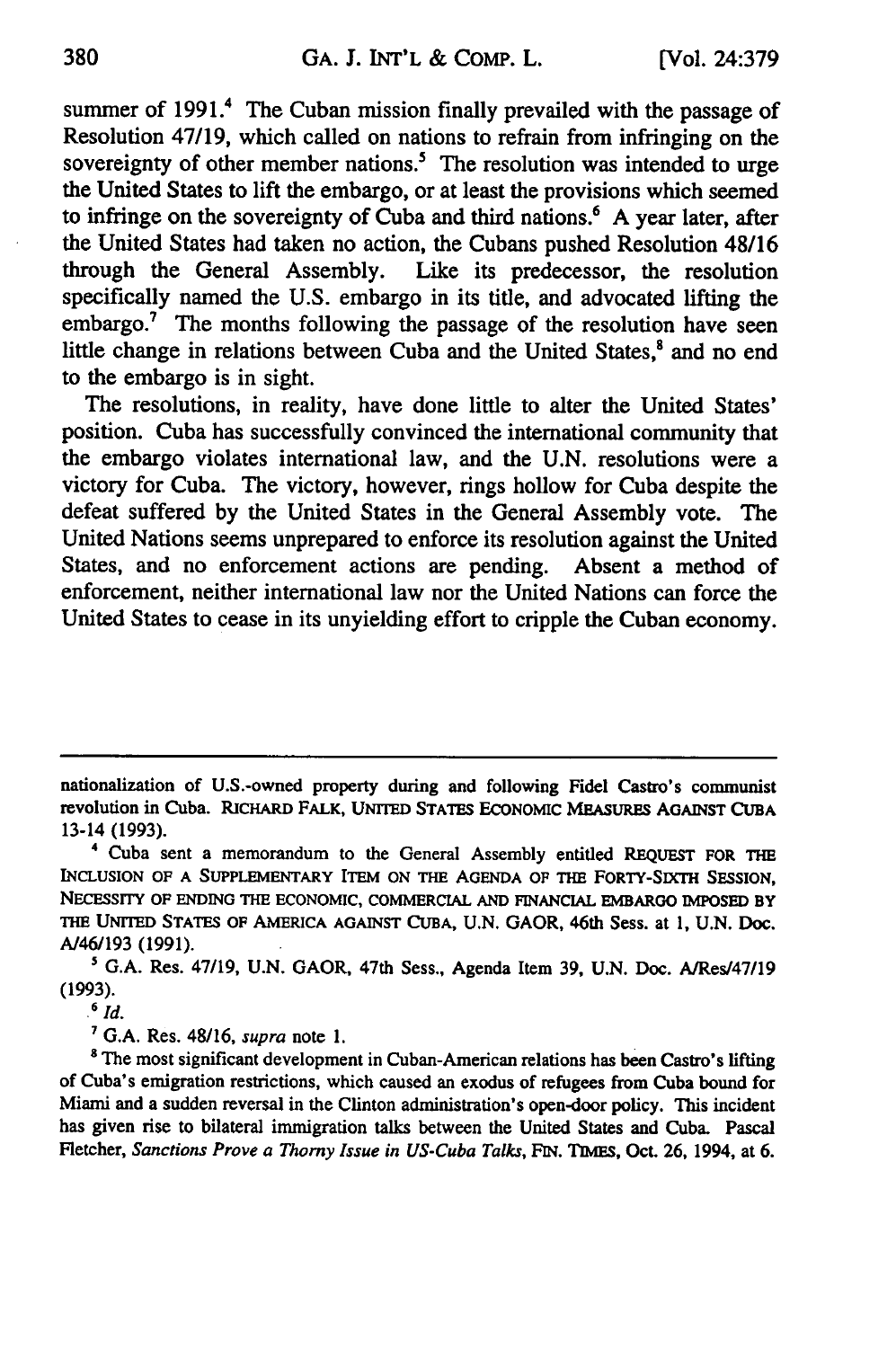#### **I. LEGAL BACKGROUND**

# *A. Trading with the Enemy Act: Foundations of the Cuban Trade Embargo and the Cuban Democracy Act*

The statutory and regulatory scheme of the United States' position on Cuba is intricate and far-reaching. The statutory foundation of the embargo is based on the Trading with the Enemy Act of 1917 (TWEA).<sup>9</sup> This law, initially passed in the wake of World War I, gives the President the power to authorize sanctions against any country in times of crisis. In 1950, for example, President Truman declared a national emergency caused by what he perceived as a growing Communist threat. President Kennedy based the embargo against Cuba on the Truman proclamation of national emergency. In the mid-1970s, Congress called for a revocation of the Truman proclamation, but the successful use of TWEA led Congress to allow all existing measures under the Truman proclamation to remain in effect, thereby preserving the embargo against Cuba.<sup>10</sup> The regulatory and statutory framework has continuously evolved since before the embargo began in 1963."'

In recent years, however, the international community has grown critical of the United States' measures." When the Cuban mission introduced Resolution 47/19 to the U.N. General Assembly, Cuba stressed that its complaint stemmed from violations of international law by the United States.<sup>13</sup> Specifically, the Cubans vigorously argued that the United States

**<sup>12</sup>**Most analysts agree that Cuba's economy has reeled out of control, crushed **by** the recent U.S. efforts to enforce the trade embargo and the collapse of the Soviet empire. Andrew Zimbalist, *Dateline* Cuba: *Hanging on in Havana,* FOREIGN POL'Y, Sept. 22, 1993, at 151. This phenomenon can probably be traced to the collapse of the Council of Mutual Economic Assistance (COMECON), the economic program of Warsaw Pact countries. Soviet bloc countries relied on COMECON for trade and financial assistance. *Id.* at 152.

**"** *U.N.* General *Assembly Calls for End to U.S. Embargo on Cuba,* **AGENCE FREE** PRESSE, Nov. 3, 1993, *available in* LEXIS, News Library, TAFP file.

**<sup>9</sup>** 50 U.S.C. **App. § 5(b) (1988).**

**<sup>&#</sup>x27;0** FALK, *supra* note 3, at 92-93.

**<sup>&</sup>quot;** For an excellent chronology of U.S. measures against Cuba, both statutory, regulatory, and those enacted **by** administrative and executive fiat, see id. at 107-27.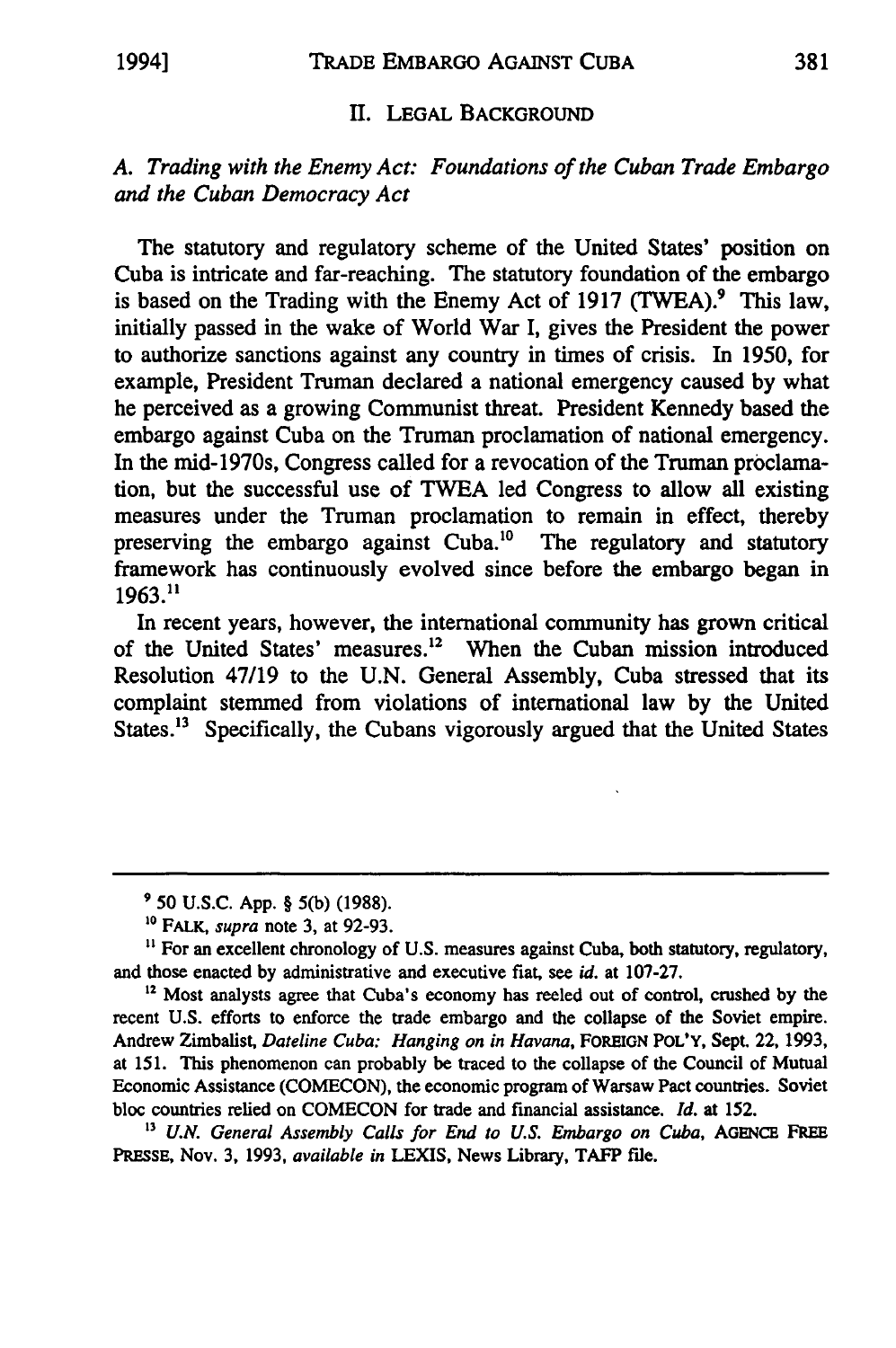had applied its laws extraterritorially.<sup>14</sup> Cuba relied on the impact of these U.S. statutes and regulations to gain support for its successful measures in the United Nations.

Since President Kennedy's proclamation ordering the embargo against Cuba, an evolving regulatory and statutory framework has modified the embargo.<sup>15</sup> The most recent enhancement of the embargo's impact on Cuba was the adoption of the Cuban Democracy Act of 1992 (CDA).<sup>16</sup> The CDA was intended to "encourage" the Cuban government to begin a transition to a democratic regime, and currently dictates U.S. policy toward Cuba. **<sup>17</sup>**

Section 1704 of the Act allows the President to apply sanctions against any country which trades with Cuba.<sup>18</sup> Such countries are restricted from receiving any assistance under the Foreign Assistance Act of 1961,'9 or under the Arms Export Control Act.<sup>20</sup> The Cuban-trading countries are also

<sup>15</sup> For a summary of many of the regulatory and statutory measures to which the Cubans have vehemently objected, see FALK, *supra* note **3.** Falk illustrates the comprehensive regulatory guidelines which have evolved over three decades and the extent of the U.S. measures.

**<sup>16</sup>**22 U.S.C. §§ 6001-6010 (Supp. IV 1992). President Bush signed the bill into law amid much fanfare in a ceremony in the Cuban-American community in Miami. *Remarks on Signing the Cuban Democracy Act of 1992,* 28 **WEEKLY** COMP. PRES. Doc. 2071 (Oct. 23, 1992). Furthermore, then-presidential candidate Bill Clinton announced his support for the legislation before it was signed into law, also in a rally in the Cuban-American community in Miami. Tom Fielder, Clinton *Backs Torricelli Bill,* **MIAMI HERALD,** Apr. 24, 1992, at **IA.**

**2o** 22 U.S.C. § 2751 (1988 & Supp. IV 1992).

<sup>&</sup>lt;sup>14</sup> The Cubans were specific in their accusations, delineating twelve specific reasons that the U.S. embargo was an extraterritorial application of its laws against Cuba. *Annex to Cuba's Specification of the Extraterritorial Reach of the United States Measures,* U.N. GAOR, 46th Sess., Annex, at 1-8, U.N. Doc. A/46/193/Add.7 (1991). The allegations generally concerned the statutes and regulations which made it either difficult or impossible for companies with American roots or affiliations located in third countries to trade with Cuba without facing potential or actual consequences in the United States. 15 C.F.R. §§ 515.303, 515.329, 515.559, 774.1, 785.1, 779.1, 779.8, & 779.4 (1993); 31 C.F.R. §§ 515.204 & 515.306 (1993); 22 U.S.C. §§ 283(r), 2840), 286(aa)(1988), & 2370(a) (1988 & Supp. **IV** 1992). *See also* Jose de Cordoba, *Cuba Woos Capitalists Feebly, Driven by Need Instead of Desire,* **WALL ST. J.,** Sept. **11, 1991,** at A13 (arguing that the United States had a general, unwritten policy to coerce third countries into severing ties with Cuba).

**<sup>17</sup>**Mimi Whitefield, *Democracy Act Tries to Reach Cuban People: Embargo Just One* Side of the Coin, TIMES-PICAYUNE, Jan. 23, 1994, at A28.

<sup>&</sup>lt;sup>18</sup> 22 U.S.C. § 6003 (1988 & Supp. IV 1992).

<sup>&#</sup>x27;9 22 U.S.C. § 2151, *et seq.* (1988 & Supp. IV 1992).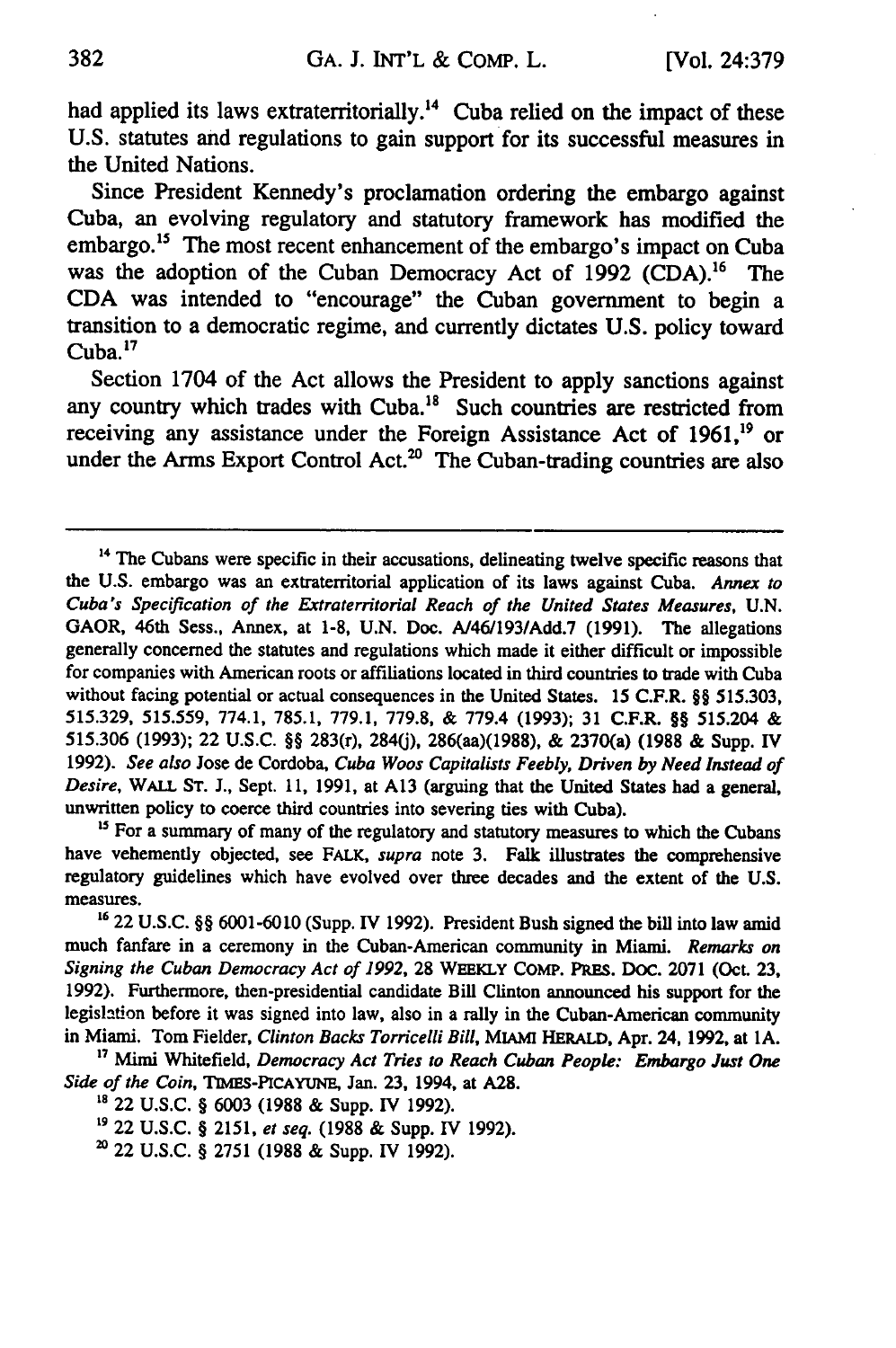ineligible for forgiveness or reduction of debt owed to the United States.<sup>21</sup>

Section  $1706$  of the Act<sup>22</sup> is an even more restrictive aspect of the embargo. In addition to suspending the grant of any license under 31 C.F.R. § 515.559 as of July 1, 1989,<sup>23</sup> the Act also severely limits the ability of vessels previously docked in Cuba to dock in the United States.<sup>24</sup> Under the Act, any vessel which docks in Cuba is prohibited from docking in the United States for 180 days thereafter.<sup>25</sup>

The goal of the CDA is to force Cuba to adopt a democratic form of government. Section 1708 of the Act states that Cuba can regain Americanbased assistance by implementing "free and fair elections for a new government."<sup>26</sup> There are a variety of other statutes which dictate American policy toward Cuba and were designed in some manner to end the current regime in Cuba by inflicting economic stress on the country.<sup>27</sup>

Although the U.S. measures had a forceful impact from the outset, Cuba was able to insulate itself by relying on trade with Soviet-bloc nations.<sup>28</sup> Only recently have the Cubans asserted arguments in favor of limiting the **U.S.** sanctions against it.

*<sup>27</sup>*See, e.g., Dire Emergency Supplemental Appropriations Act of 1990, Pub. L. No. 101- 302, 104 Stat. 213, 244 (1990) (preventing funds for foreign assistance from being sent to any country which provides military or economic assistance to Cuba); Food Security Act of 1985, 7 U.S.C. § 1446 (Supp. IV 1992) (directing the president not to allocate any U.S. sugar quota to any country that is a net importer of sugar unless that country certifies that it does not reexport to the United States any Cuban sugar).

28 *See supra,* note 12.

**<sup>21</sup>** 22 U.S.C. § 6003(b) (1988 & Supp. IV 1992).

<sup>2 22</sup> U.S.C. § 6005 (1988 **&** Supp. IV 1992).

<sup>&</sup>lt;sup>23</sup> See 22 U.S.C. § 6005(a)(1), which limited licenses under 31 C.F.R. § 515.559(b). The regulation had previously allowed licenses for transactions between U.S.-owned or U.S. controlled entities organized under the laws of a third country and Cuba for a set of specifically designated purposes.

<sup>24 22</sup> U.S.C. § 6005(b) (1988 & Supp. IV 1992).

*<sup>2&#</sup>x27;* 22 **U.S.C.** § 6005(b)(1) (1988 & Supp. IV 1992).

**<sup>26</sup>**22 U.S.C. § 6006(1) (1988 & Supp. IV 1992).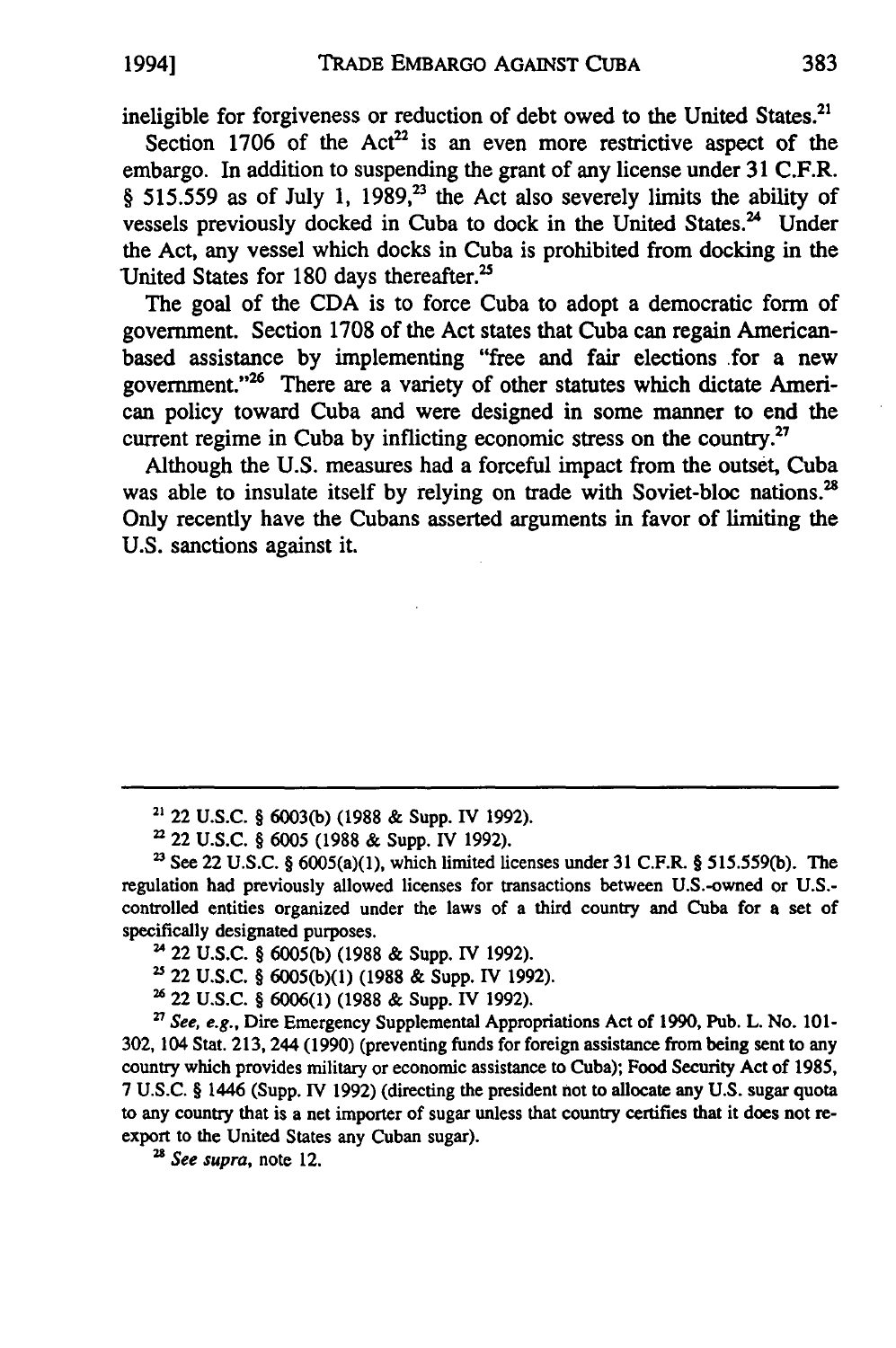# *B. Extraterritoriality*

Extraterritoriality is best defined simply. A country has free reign to impose laws governing all events within its jurisdiction.<sup>29</sup> A country may not reach outside of the confines of its borders and impose its will on those not validly under its jurisdiction.<sup>3</sup>

According to the United States, the various measures against Cuba are a valid exercise of sovereignty.<sup>31</sup> This position must be examined in accordance with basic tenets of international law and agreements such as the U.N. Charter and the General Agreement on Tariffs and Trade (GATT).<sup>32</sup>

# *1. Principles of International Law*

The Restatement (Third) of Foreign Relations dictates the bases for jurisdiction to prescribe laws. Sections  $402^{33}$  and  $403^{34}$  outline the

<sup>31</sup> The United States has maintained this argument in every communication it has made concerning the U.N. resolutions pertaining to its embargo against Cuba since August 21, 1991. On that date, in a Department of State press release, the United States maintained that "the U.S. embargo of Cuba is not an appropriate issue for discussion at the U.N. Every government has the right and responsibility to choose the governments with which it wishes to have commercial and political relations." U.S. Dept. of State Press Release, Aug. 21, 1991, *cited in* **FALK,** *supra* note 3, at 20.

**<sup>32</sup>**General Agreement on Tariffs and Trade, **OcL** 30, 1947, **61** Stat. AS, 55 U.N.T.S. **<sup>188</sup>** [hereinafter GATT].

**<sup>33</sup>**Section 402 reads as follows:

§ 402- Bases of Jurisdiction to Prescribe

Subject to § 403, a state has jurisdiction to prescribe law with respect to

(1) (a) conduct that, wholly or in substantial part, takes place within its territory;

**(b)** the status of persons, or interests in things, present within its territory;

(c) conduct outside its territory that has or is intended to have substantial effect within its territory;

(2) the activities, interests, status, or relation of its nationals outside

**<sup>&</sup>quot;** This tenet of international law, of course, assumes the absence of crimes against humanity, which are generally thought to be violations of international law even if committed exclusively within the borders of the offending country. *See generally* **RESTATEMENT** *(THIRD)* **OF** FOREIGN **RELATIONS** § 404 (1986).

*<sup>30</sup>See* **RESTATEMENT (THIRD)** OF **FOREIGN RELATIONS** § 401 **(1986)** (setting forth limitations on jurisdiction to prescribe, adjudicate and enforce laws and regulations under international law).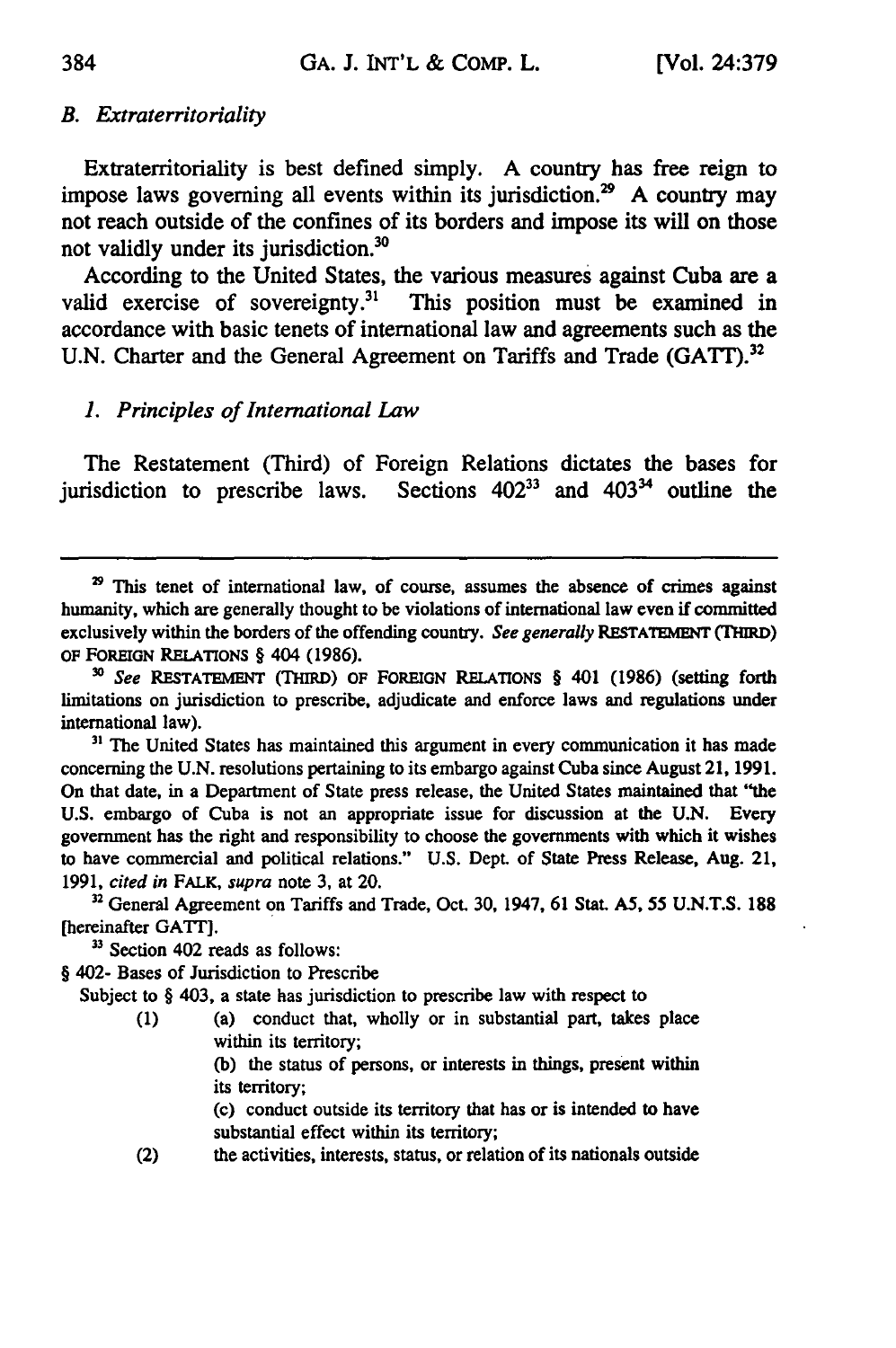**1994]**

requirements for such jurisdiction. Generally, and subject to limitations and exceptions, a country can regulate matters which take place within its territory, control the status of people or things within the territory, or control

as well as within its territory; and

**(3)** certain conduct outside its territory **by** persons not its nationals that is directed against the security of the state or against a limited class of other state interests.

**RESTATEMENT (THIRD) OF** FOREIGN **RELATIONS** § 402 **(1986).**

**3'** Section 403 reads as follows:

§ 403-Limitations on Jurisdiction to Prescribe

**(1)** Even when one of the bases for jurisdiction under § 402 is present, a state may not exercise jurisdiction to prescribe law with respect to a person or activity having connections with another state when the exercise of such jurisdiction is unreasonable.

(2) Whether exercise of jurisdiction over a person or activity is unreasonable is determined **by** evaluating all relevant factors, including, where appropriate:

> (a) the link of the activity to the territory of the regulating state, i.e. the extent to which the activity takes place within the territory, or has substantial, direct, and foreseeable effect upon or in the territory;

> **(b)** the connections, such as nationality, residence, or economic activity, between the regulating state and the person principally responsible for the activity to be regulated, or between that state and those whom the regulation is designed to protect;

> (c) the character of the activity to be regulated, the importance of regulation to the regulating state, the extent to which other states regulate such activities, and the degree to which the desirability of such regulation is generally accepted;

> **(d)** the existence of justified expectations that might be protected or hurt **by** the regulation;

> (e) the importance of the regulation to the international political, legal, or economic system;

> **(f)** the extent to which the regulation is consistent with the traditions of the international system;

> **(g)** the extent to which another state may have an interest in regulating the activity; and

(h) the likelihood of conflict with regulation **by** another state.

**(3)** When it would not be unreasonable for each of two states **to** exercise jurisdiction over a person or activity, but the prescriptions **by** the two states are in conflict, each state has an obligation to evaluate its own as well as the other state's interest in exercising jurisdiction, in light of all the relevant factors, Subsection (2); a state should defer to the other state if that state's interest is clearly greater.

**RESTATEMENT (THIRD) OF FOREIGN RELATIONS** § 403 **(1986).**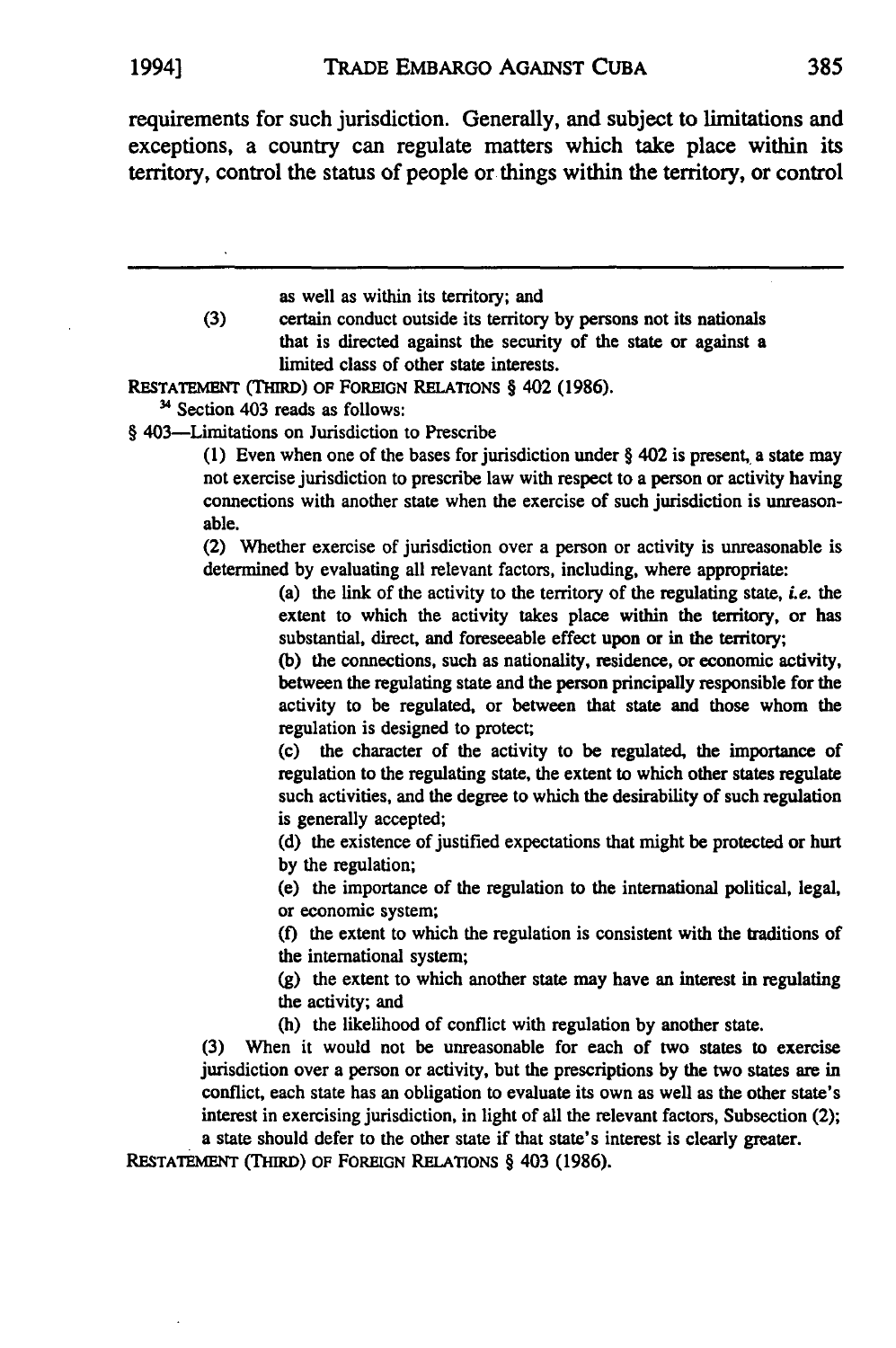conduct outside the territory which affects the territory itself.<sup>35</sup> It is vitally important to note that the American system often views international law as a part of American law.36

## *2. The Charter of the United Nations*

Various provisions of the U.N. Charter hold signatory nations to the principles of non-intervention and both expressly and implicitly forbid extraterritorial application of laws which would thereby violate another country's sovereignty. Article 1 of the Charter states that the purpose of the United Nations is, *inter alia,* to promote international cooperation for solving "problems of an economic, social, cultural, or humanitarian character **....**  $\cdot$ <sup>37</sup> Article 2 forcefully commands all member nations to respect the sovereignty of all other member nations.<sup>38</sup> Article 2, paragraph 1 articulates the necessity of sovereign equality of all members.<sup>39</sup> Article 2, paragraph 4 explicitly states that sovereignty shall not be abridged: "All Members shall refrain in their international relations from the threat or use of force against the territorial integrity or political independence of any state ....<sup>140</sup> Article 2, paragraph 7 echoes the rationale of the Restatement, commanding that the United Nations shall not "intervene in matters which are essentially within the domestic jurisdiction of any state....<sup> $141$ </sup>

The inherent difficulties of the embargo are apparent in careful analysis of the Charter. The United States urges that its measures against Cuba are of domestic concern, thereby falling outside U.N. domain.42 Such an argument brings the embargo under the rubric of Article 2, paragraph 7,

<sup>&</sup>lt;sup>35</sup> For a background of the supporting law for these measures, see the Reporter's notes for each of these sections. *Id.* at §§ 402, 403.

**<sup>36</sup> U.S. CONST.** art. VI. Article VI explicitly refers to treaties between nations as the law of the land. Specifically, "all Treaties made, or which shall be made, under the Authority of the United States, shall be the *supreme Law of the Land'* (emphasis added). Congress also alludes to a superseding "law of nations" in Article **I,** § **8,** when it dictates that "[the Congress shall have power] [t]o define and punish Piracies and Felonies committed on the high Seas, and Offences against the *Law of Nations"* (emphasis added).

**<sup>37</sup> U.N. CHARTER,** art. 1, **3.**

<sup>&</sup>lt;sup>38</sup> *Id.* at art. 2, **1** 1.

 $39$   $Id.$ 

<sup>&</sup>lt;sup>40</sup> *Id.* at art. 2, **J** 4.

<sup>41</sup> *Id.* at art. 2, **1 7.**

**<sup>42</sup> U.S.** Dept. of State Press Release, Aug. 21, **1991,** *cited in FALK, supra* note **3,** at 20.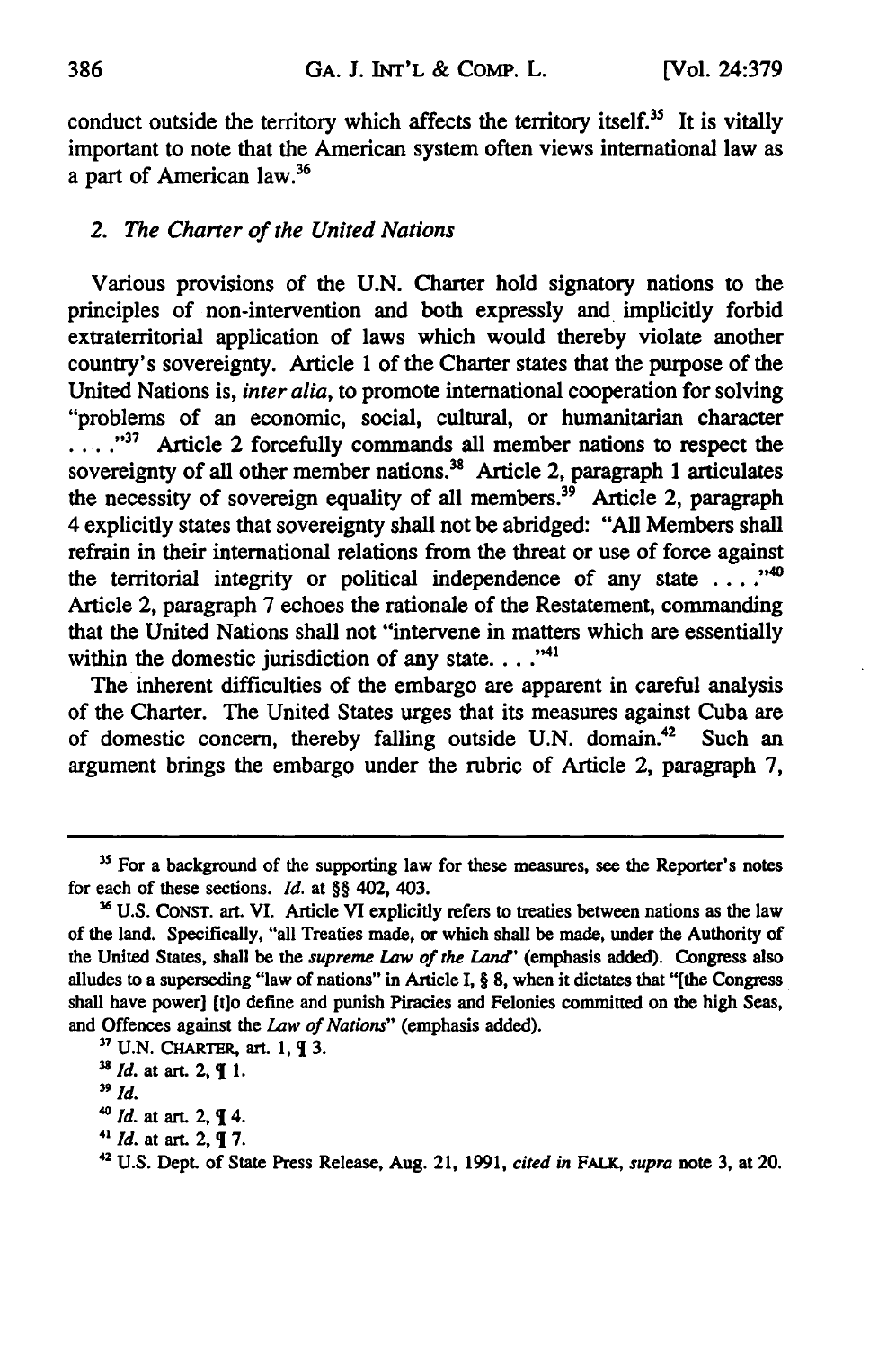**1994]**

being "essentially within the [United States'] domestic jurisdiction."<sup>43</sup> Conversely, Cuba relies on Article 2, paragraphs 1 and 4, maintaining that the United States is violating its and third countries' sovereignty with the broad reach of its trading regulations.<sup>44</sup> The United Nations has elaborated on the goals set forth in the Charter and has since established a series of guidelines, adopting most of the accepted principles of international law.<sup>4</sup>

# *3. General Agreement on Tariffs and Trade*

GATT was established to prevent member nations from mandating unfair trading practices in the international market.<sup>46</sup> Several GATT provisions are particularly germane to the United States' Cuban trade embargo.

Article 5 specifically reserves freedom of transit of international goods, no matter where those goods originated.<sup>47</sup> United States measures restricting ports based on the goods carried by the docking ships, or even the prior destinations of those ships, would seem to be in conflict with this provision.<sup>48</sup> Article 11 proscribes any limitation or restriction upon the importation of a product of another **GATT** member.49

<sup>45</sup> The principles of international law are generally the same as those outlined in the Restatement. *See supra* notes **33-35** and accompanying text. For a careful examination of the provisions of international law adopted **by** the United Nations which are especially germane to the discussion of the United States/Cuba trade embargo, see **FALK,** *supra* note **3,** at **238,** *citing* **G.A.** Res. **2625, U.N.** GAOR, **1883d** plen. mtg., **U.N.** Doc. **A/8082 (1970).**

"GATI, *supra* note **32.** Over one hundred nations, including the United States and Cuba, have joined GATT. *Id.*

**7** Article 5 reads in part:

The freedom of transit through the territory of each contracting party, via the routes most convenient for international transit [is guaranteed, and said right applies notwithstanding] place of origin, departure, entry, exit, or destination, or on any circumstances relating to the ownership of the goods.

*Id.* at art. 5.

**"** *See* text accompanying note **16,** *supra,* and text accompanying note **61,** infra (discussing provisions of the Cuban Democracy Act of 1992).

**<sup>41</sup>**Article **I 1** forbids "prohibitions or restrictions other than duties, taxes or other charges [upon products of other member nations]." **GATT,** *supra* note **32,** at art. **11.**

**<sup>43</sup>**U.N. **CHARTER** art. 2, I **7.**

<sup>&</sup>lt;sup>44</sup> *Id.* at art. 2, ¶ 1, 4.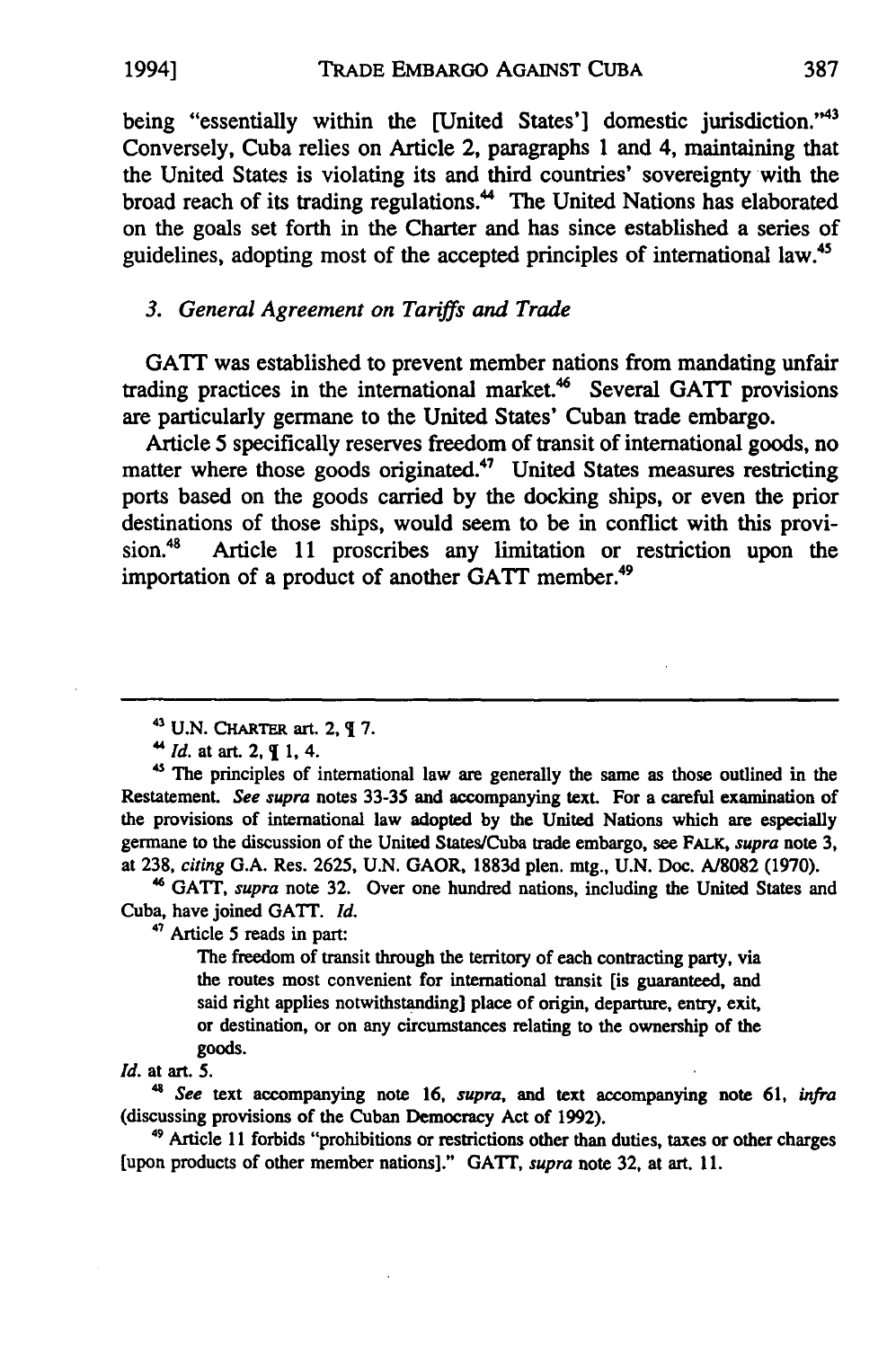Article 21 relieves signatories from applying GATT provisions to the extent necessary to preserve the security interest of the regulating state.<sup>50</sup> A signatory nation, therefore, may be permitted to impose protectionist measures if it feels that such measures are necessary to preserve its national security.

#### *C. United Nations Measures*

The U.N. resolutions, which were overwhelmingly passed by the General Assembly, made only vague references to the United States. Resolution 47/19, though naming the United States in its title, contained no specific reference or direction in its body to steer U.S. policy.<sup>51</sup> The resolution merely urged all states to avoid "laws and regulations whose extraterritorial effects affect the sovereignty of other States and the legitimate interests of entities or persons under their jurisdiction, as well as freedom of trade and navigation."<sup>52</sup>

Resolution 48/16 re-emphasized the points made in 47/19 and noted, *inter alia*, that Resolution 47/19 had not been implemented.<sup>53</sup> In a sense, therefore, the November 1993 vote passing Resolution 48/16 was nothing more than a reaffirmation of the call made a year before to condemn extraterritorial application of a state's laws. However, even if the United

**<sup>53</sup>**G.A. Res. 48/16, *supra* note 1.

<sup>&</sup>lt;sup>50</sup> Article 21 provides that a contracting party is not required to adhere to GATT requirements to the extent that such non-adherence is necessary for "protection of its essential security interests . . . in time of war or other emergency in international relations. . . ." *Id.* at art. 21.

The embargo was enacted under the Truman declaration of national emergency, which would presumably bring the U.S. embargo under Article 21 of **GATT.** See text accompanying note 10, *supra,* for a discussion of the Truman declaration.

*But see* Statement of Robert S. Gelbard, Principal Deputy Assistant Secretary of State for Inter-American Affairs, before the Committee on Foreign Affairs of the House of Representatives (April 8, 1992) *cited in* FALK, *supra* note 3, at 137. Gelbard suggested that the embargo against Cuba no longer exists because of a perceived security threat, but rather as an effort to foster a political change within Cuba. He stated, "The United States has followed a policy of isolating Cuba diplomatically and economically for three decades. We continue that policy today in an effort to encourage a change to a democratic government in Cuba. To do otherwise would only bolster the regime's repression at home and delay democratic reform." *Id.* at 143.

**<sup>5&#</sup>x27;** G.A. Res. 47/19, *supra* note 5.

*<sup>52</sup>Id.* The resolution drew its authority from the U.N. Charter. *Id.*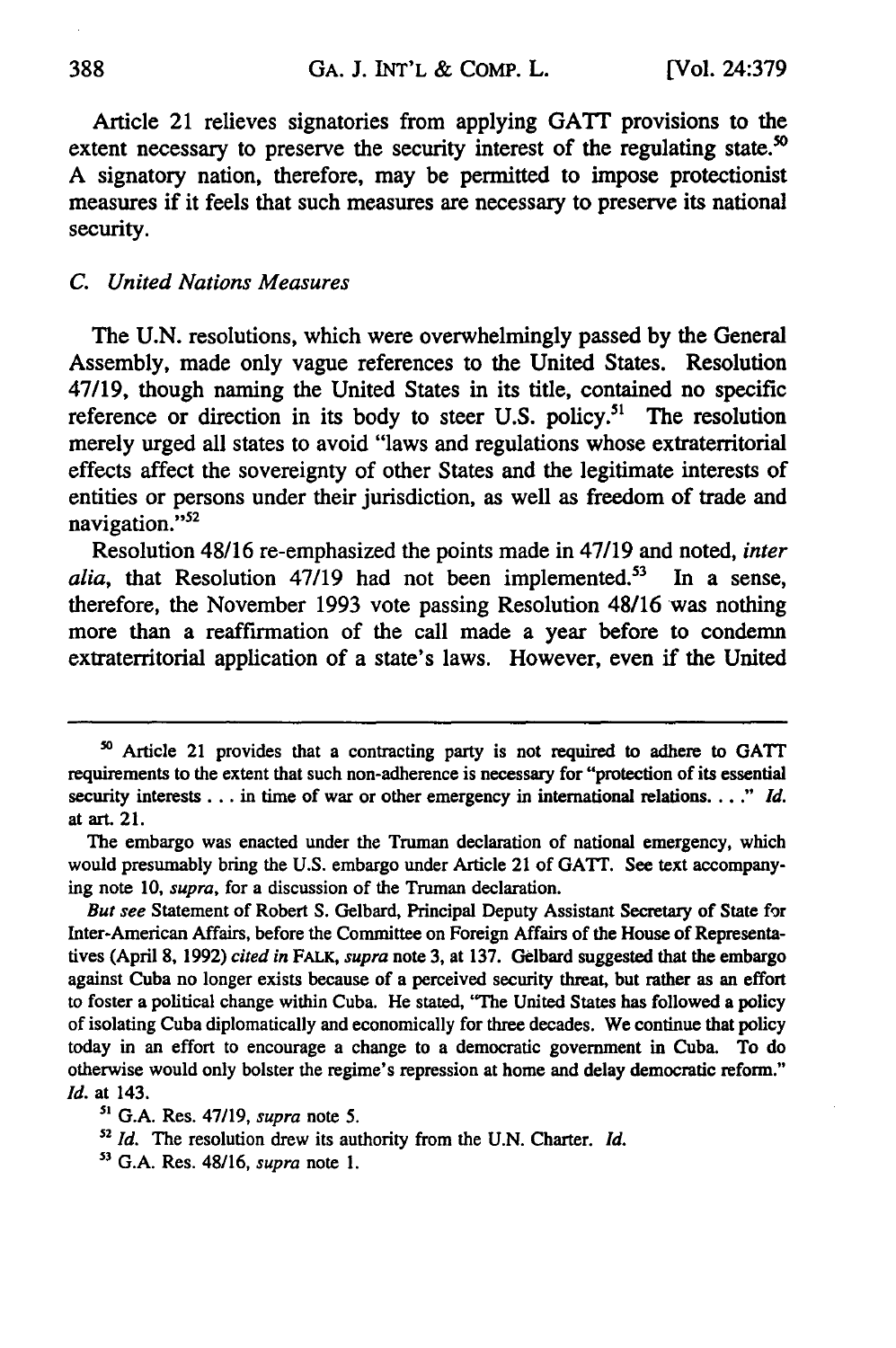Nations had set out assertive standards and requested specific action from the United States, the lack of any enforcement mechanism still would prevent the resolution from having any practical impact.

## **III.** ANALYSIS

Careful examination of the issues giving rise to the **U.N.** resolutions calling for a change in the status of the **U.S.** embargo might shed light on the legal and political issues motivating the United States and Cuba. Such a one-dimensional analysis, however, overlooks the crucial changes sustained **by** the Cuban people and the impact that the embargo has had on that society. The resolutions were proposed **by** the Cuban delegation in response to the failing integrity of the Cuban market, and the horrendous living conditions in Cuba, both of which were largely the result of the embargo. $54$ 

Thoughtful analysis of the existing structure of international legal principles leads to the conclusion that the U.S. policy<sup>55</sup> is unjustifiable under international law. This examination shows further that the source of the embargo, the Trading with the Enemy Act, is no longer applicable, and that the embargo violates the standards set forth **by** the American Law Institute in the Restatement (Third) of Foreign Relations, the **U.N.** Charter, and **GATT.**

## *A. Trading with the Enemy Act: TWEA's Application in a Modem Setting*

No longer able to rely upon the Soviet bloc either for raw materials or as a trading partner,<sup>56</sup> the Cubans are forced to abstain from some of the

*- See* Zimbalist, *supra* note 12.

**<sup>&#</sup>x27;** Cesar Chelala, *Cuba's Citizens Suffer from U.S. Blockade,* **CHRISTIAN ScI. MONITOR,** June **30, 1993,** at **19.**

**<sup>-5</sup>** It should be noted that the American policy called into question here is not the embargo, *in toto;* rather it is the measures instigated subsequent to the initial embargo which have extraterritorial application, especially those which serve to penalize third countries or entities therein for association and trade with the Cubans. Specifically called into question are those U.S. measures delineated by the Cuban mission to the United States in *Letter Dated 11 September 1991 from the Permanent Representative of Cuba to the United Nations Addressed to the Secretary General,* U.N. GAOR, 46th Sess., at 1-2, U.N. Doc. A/46/193/- **Add.7 (1991),** in addition to the measures called for **by** the United States Congress and the President in **CDA.** *See supra* note 16 and accompanying text for further exposition.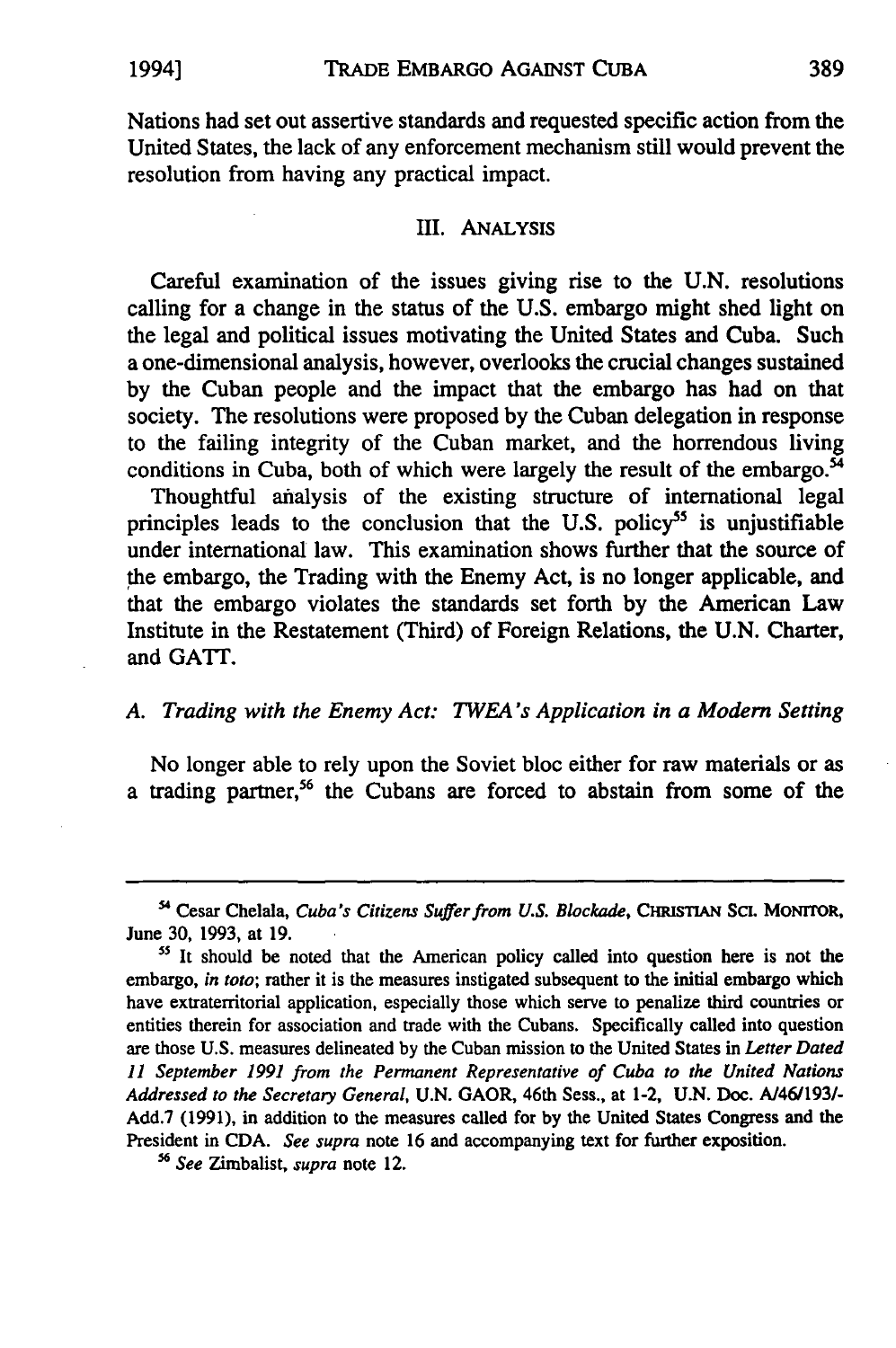necessities of life that they had heretofore taken for granted.<sup>57</sup> The impact is felt throughout the nation. Many of the factories in Cuba only operate for three hours a day because of the fuel shortage on the island.<sup>58</sup> Much of the Cuban population suffers from malnutrition, a malady also blamed on the embargo.<sup>59</sup> The malnutrition has given rise to impaired vision and blindness in epidemic proportions.<sup>60</sup> The United States, however, has claimed that it has not cut off humanitarian and medical aid to the island because the Cuban Democracy Act makes reservations for purely humanitarian assistance to Cuba.<sup>61</sup>

Absent the impending threat of Communist rule on a large portion of the globe, the regime in Cuba appears to be little more than an anomaly. The United States no longer claims that its embargo exists because of a Communist threat. $62$  Clearly, the motivating force of the embargo is to foster political change within Cuba.<sup>63</sup> There is little doubt that the objective of the embargo would be more quickly realized were the Cubans cut off from all U.S. assistance. A loophole in CDA which allows for humanitarian assistance to Cuba actually strengthens the Cuban government, because revolutionary sentiment is curbed by the aid received from American humanitarian sources. Furthermore, Castro has used the embargo to rally support against the United States, blaming the United States for the conditions within Cuba.<sup>64</sup>

Curiously, a more broad-reaching embargo appears to be necessary to foster political change in Cuba. The difficulty with this and existing measures imposed on the Cuban people is that the embargo violates basic tenets of international law. Still, the United Nations and the international

*<sup>60</sup>Cuba Eye Epidemic Traced to Diet Deficiency,* **REUTERS, Sept. 30, 1993,** *available in* LEXIS, News library, Reuter file.

**63** 22 **U.S.C.** § 6004 **(1988 &** Supp. IV **1992).**

**<sup>6</sup>**Statement of Robert **S.** Gelbard, *supra* note **50.**

**63** *Id.*

6 Anthony Boadle, **U.S. Cuba Policy Said Helping, Not Hurting, Castro, REUTERS,** Sept. **26, 1993,** *available in* **LEXIS,** News library, Reuter file.

*<sup>57</sup>See, e.g.,* Ricardo Chavira and David Marcus, Cuba: Communist Dream on the Brink *of Disaster,* **CALGARY** HERALD, Sept. 29, 1993, at A5, *available in* LEXIS, News library, CALHER file.

<sup>58</sup> Christine Tierney, *Cuba: Cuban Workers Face Sharp Salary Cuts,* **REUTER** *TEXTLINE,* Oct. 31, 1991, *available in* LEXIS, News library, Reuter file.

<sup>&</sup>lt;sup>59</sup> Id. at A5 (noting cases of malnutrition in Cuban children's clinics); Pascal Fletcher, Cuba: Economic Problems Hit Sugar, Eggs Ration in Cuba, **REUTERS,** Jan. 6, 1993, available in LEXIS, News library, Reuter file.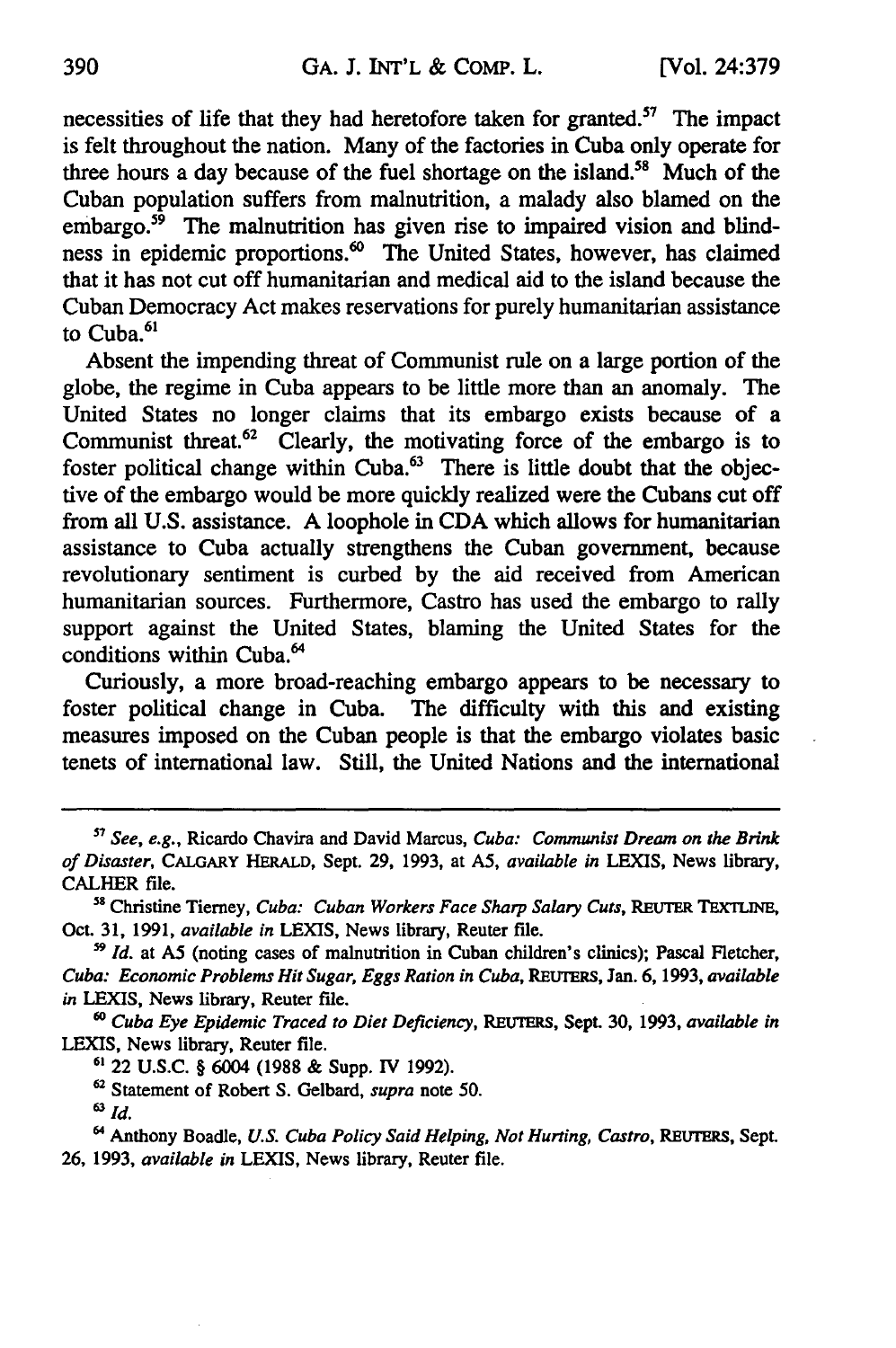community at large lack either the resolve or the facilities to end **U.S.** oppression and extraterritorial application of its laws.

The most troublesome development in the embargo, which removes the United States action even further from the valid exercise of sovereignty under international law, is the admission that the Cuban Communist government is no longer perceived as a threat.<sup>65</sup> Most notably, this removes the embargo from the GATT exception for national security, and prevents the embargo from being applied under the Truman declaration of national emergency created by a Communist threat. The embargo, therefore, is not protected by TWEA and may be questioned under the originating documents of the United Nations.

TWEA, the source of the embargo against Cuba, has no application in a post-Cold War setting. TWEA applies to measures which are made in times of national emergency.<sup>66</sup> The national emergency to which the embargo with Cuba applied was the Communist threat during the Cold War. With the dissolution of the Soviet bloc countries, the threat of Communist rule has all but diminished entirely.<sup>67</sup> Because the United States has voiced the contention that the embargo is no longer maintained for national security measures, TWEA no longer applies.<sup>68</sup>

**<sup>68</sup>**The language of TWEA explicitly permits economic sanctions in the realm of international trade "during **any...** period of national emergency declared **by** the President." **50** U.S.C. **App.** § **5(b).**

<sup>&</sup>lt;sup>65</sup> Statement of Robert S. Gelbard, supra note 50.

<sup>&</sup>lt;sup>66</sup> For a discussion of the evolution of TWEA's application to the Cuban trade embargo, see text accompanying notes 9-28, *supra.*

 $\sigma$  The remaining Communist nations which are potentially a threat to the United States are all suffering from problems which diminish that potential threat. North Korea is preoccupied with the increased armament of South Korea. See David Callahan, "Saving Defense dollars," *Foreign Pol'y* Sept. 22, 1994, p. 94 (discussing armament of both South Korea and North Korea). Communist China has to quash internal insurgency and deal with the potentially crippling problems of supporting an economy of over a billion citizens. James Flanigan, "China in its Chrysalis Requires a Deft Touch **by U.S.",** *LA. Times,* June **5,** 1954, p. **DI** (discussing China's struggle to modernize its huge economy). To be sure, the Cubans have been an agent of insurgency in the recent past, funding and actually sending ground troops to Angola to assist in that country's efforts to overcome South African control of Angola's southern neighbor, Namibia. UPI, "Cuba Pulls Last Troops out of Angola," *available in* LEXIS, UPI File. Cuba was also a supporter of the Sandinista movement in Nicaragua, but with the waning of Soviet support, Cuba can no longer afford to support such insurgencies abroad. Maria Newman, **"A** Former Cheerleader of Revolution Looks Back in Indignation at Cuba," *N.Y. Times,* Sept. 4, 1984, **§** 4, at 7.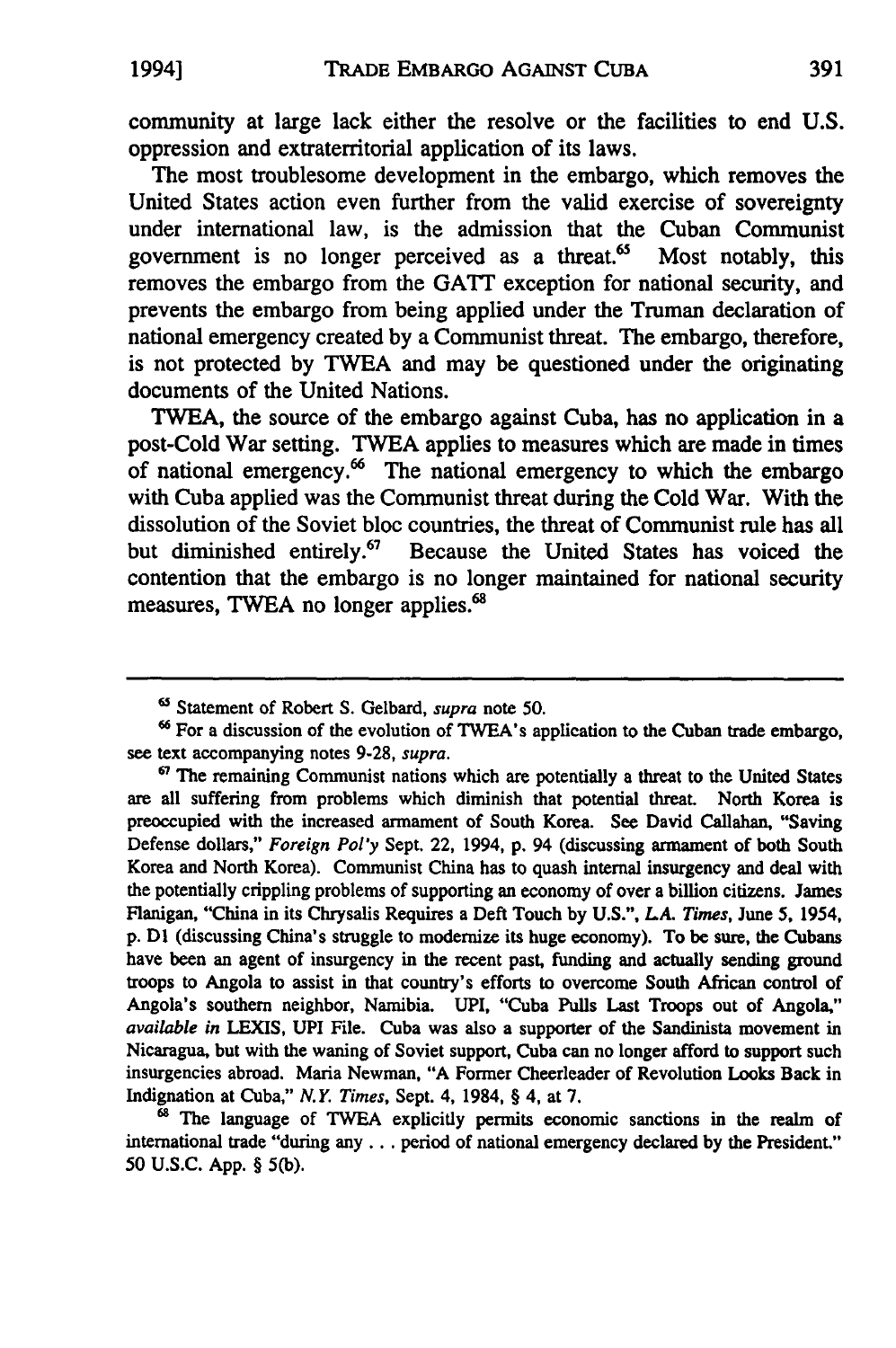### *B. Extraterritoriality*

Careful consideration of the nature of the U.S. embargo against Cuba and how it is implemented reveals that the United States' policy is to apply its laws beyond its borders. Such an extraterritorial application of the embargo violates the standards set forth in the Restatement, the U.N. Charter, and the provisions of **GATT.**

#### *1. Violations of the Restatement Standards*

Measuring the actions of the United States and its necessary impact on international sovereignty can easily be accomplished through a mechanical application of the guidelines set forth in the Restatement (Third) of Foreign Relations sections 402 and 403.69

It is clear that the embargo does not regulate exclusively within the borders of the United States.<sup>70</sup> The crucial question, therefore, is whether the embargo seeks to regulate conduct which has an effect within the borders of the United States despite the extraterritorial application of those laws. When the United States feared a legitimate communist threat, section 402(3) was applicable, but in light of the United States' changing mandate toward Cuba, it is unlikely that this exception continues to apply.

The United States argues that proper application of section 402(1)(c), allowing regulation of U.S. nationals within and outside of U.S. territory, justifies the United States' regulations of American companies' holdings abroad. Such an argument, however, ignores the fact that these corporations are organized under the laws of a third country which suffers when the United States regulates that third country's concerns.

Section 403 of the Restatement essentially sets forth a balancing test to determine if jurisdiction is valid under section 402. Limits on jurisdiction can be made subject to the interest of another country.<sup>71</sup> In essence, the regulating state must weigh its interest against those of a country which may suffer damage to its sovereignty by regulation. If the other country's interest is of prevailing importance, then the regulating nation should defer to that

**<sup>69</sup> For a** discussion **of** the requirements **of these sections of** the Restatement, **and for the** language **of the same, see** *supra* **notes 33-35 and accompanying** text.

**<sup>70</sup> RESTATEMENT (THIRD) OF FOREIGN RELATIONS** §§ **402(1) (a) & (b) (1986).**

**<sup>71</sup> For discussion of the** Restatement **section 403, see** *supra* **note 34 and accompanying** text.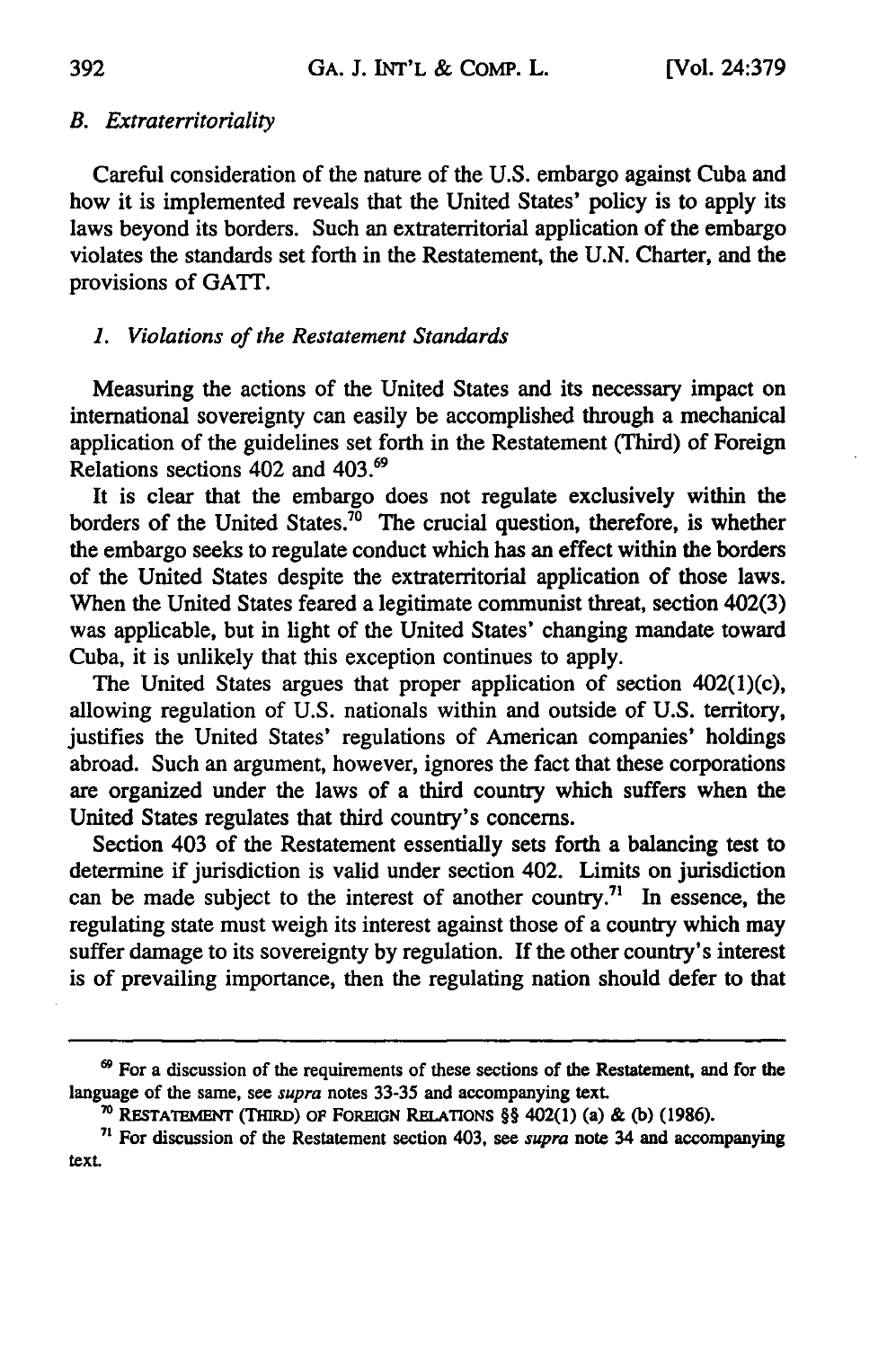nation.<sup>72</sup>

## *2. Violations of the U.N. Charter*

The **U.N.** Charter clearly reserves, among all members, absolute sovereignty for every nation of the world.<sup>73</sup> It is a basic idea of international law that a state is free to govern within its borders without interference from the outside.74 The Charter also clearly removes purely domestic laws from the United Nations.<sup>75</sup> There is obvious tension inherent in a series of laws which are of domestic concern but have an impact outside of that state's borders. This is the nature of the Cuban embargo.

The United States is certainly justified in its position that it can choose those nations with which it wishes to trade. In this most basic sense, the embargo is a valid exercise of national sovereignty. The character that the embargo has taken in the years since its inception has, however, removed it from this valid exercise of sovereignty. These strongarm tactics **by** the United States serve as simple attempts to apply **U.S.** laws extraterritorially.

# *3. Violations of GAIT*

The GATT agreement specifies that signatory nations will not interfere with the free flow of trade of other member nations.<sup>76</sup> These measures specifically apply to any action of member nations that restricts the flow of trade of another member nation in any manner.<sup>77</sup> There is no question that the **U.S.** measures violate these provisions.

The **U.S.** measures which impact third countries are especially suspect. For example, the **CDA** restricts docking third country ships in **U.S.** ports within 180 days of having previously been docked in Cuba.<sup>78</sup> This measure serves as a restriction on the free trade of third countries which would

**RESTATEMENT** (THIRD) **OF** FOREIGN **RELATIONS** § 403 **(1986).**

*<sup>73</sup>*See *supra* notes **37-45** and accompanying text for a brief discussion concerning the contents of the **U.N.** Charter.

*<sup>74</sup>*RESTATEMENT (THIRD) **OF** FOREIGN RELATIONS § 401 **(1986).**

*<sup>75</sup> See supra* note 20 and accompanying text.

**<sup>76</sup> GATT,** *supra* note **32,** at art. **5.**

*<sup>77</sup> See supra* note **50** and accompanying text for specific discussion of the GATT provisions which are especially germane to the Cuban trade embargo.

*<sup>7&#</sup>x27;* 22 **U.S.C.** § **6005(b)(1) (1988 &** Supp. IV **1992).**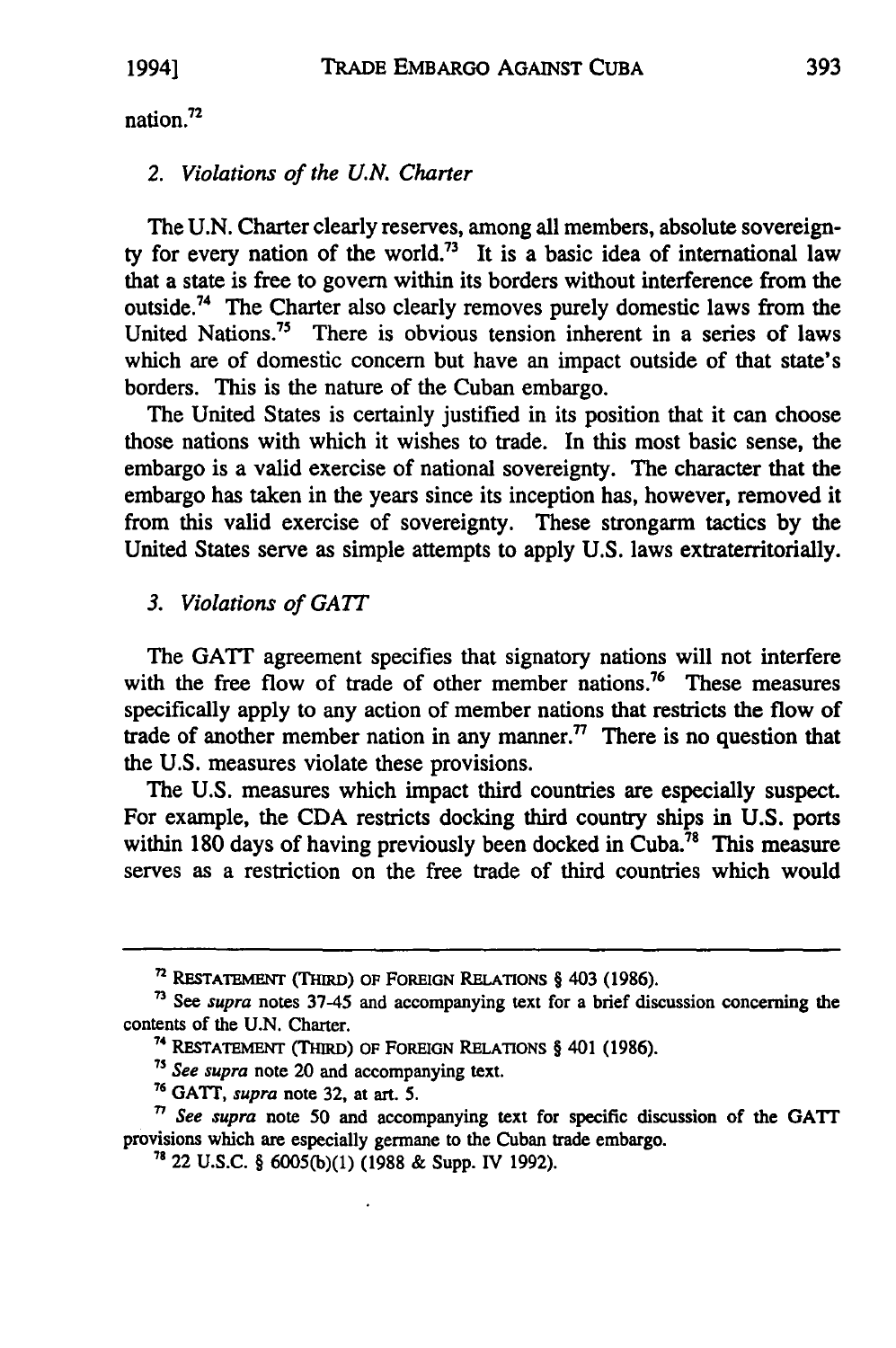otherwise take advantage of Cuba's close proximity to the United States.79 Trade certainly does not flow freely in this situation, and such a disruption of the free flow of trade clearly suggests a *prima facie* violation of GATT.<sup>80</sup>

Until recently, the United States has maintained that its actions against Cuba have been justified under Article XXI of the GATT treaty,<sup>81</sup> which specifically exempts member nations from compliance with provisions of the treaty in light of potential threats to national security. As a result of the end of the Cold War, the United States is no longer justified in claiming such an exemption from GATT provisions under Article XXI. It is difficult to escape the conclusion that the United States is violating the treaty.

# *C. U.N. Measures*

The United Nations responded to the **U.S.** trade embargo against Cuba **by** passing resolutions  $47/19$  and  $48/16$ .<sup>82</sup> The resolutions renounced the embargo as violating international law, $83$  but the resolutions have no binding effect on member nations.<sup>84</sup> As such, the resolutions do little more than put the world on notice while sounding a call for support for Cuba.

**<sup>79</sup>**It is very likely that a country which trades with Cuba, despite the voluminous United States measures which would potentially impact that country, would send a ship to the United States after it had delivered goods to Cuba. The Cuban island is less than **100** miles from the Florida keys.

**so** In addition to the restrictive measures of **CDA,** an entire spectrum of American regulations also impose upon third countries identical deleterious effects. For example, any entity organized under the laws of a **third** country which is tied to the United States through shareholders (a **25%** interest in the company is sufficient to trigger the embargo) is prohibited from trading with the Cubans. Enforcement of these measures, if instigated, could result in the **U.S.** entity being penalized as if it had violated the trade embargo. *See* **31** C.F.R. §§ **515.559, 515.329, & 515.302.** These measures certainly reach well beyond the borders of the United States. For example, when a British company that is organized, chartered, and taxed under British law is fined **by** the **U.S.** government because of trade with Cuba (an activity which is freely permitted **by** the British government), Britain's sovereignty is breached.

**s1** GATr, *supra* note **32,** at art. **5.**

**<sup>&#</sup>x27;2 GA.** Res. 48/16, and **GA.** Res. 47/19, *supra* note **1.**

**<sup>3</sup>** *id.*

**<sup>84</sup>** *Id.*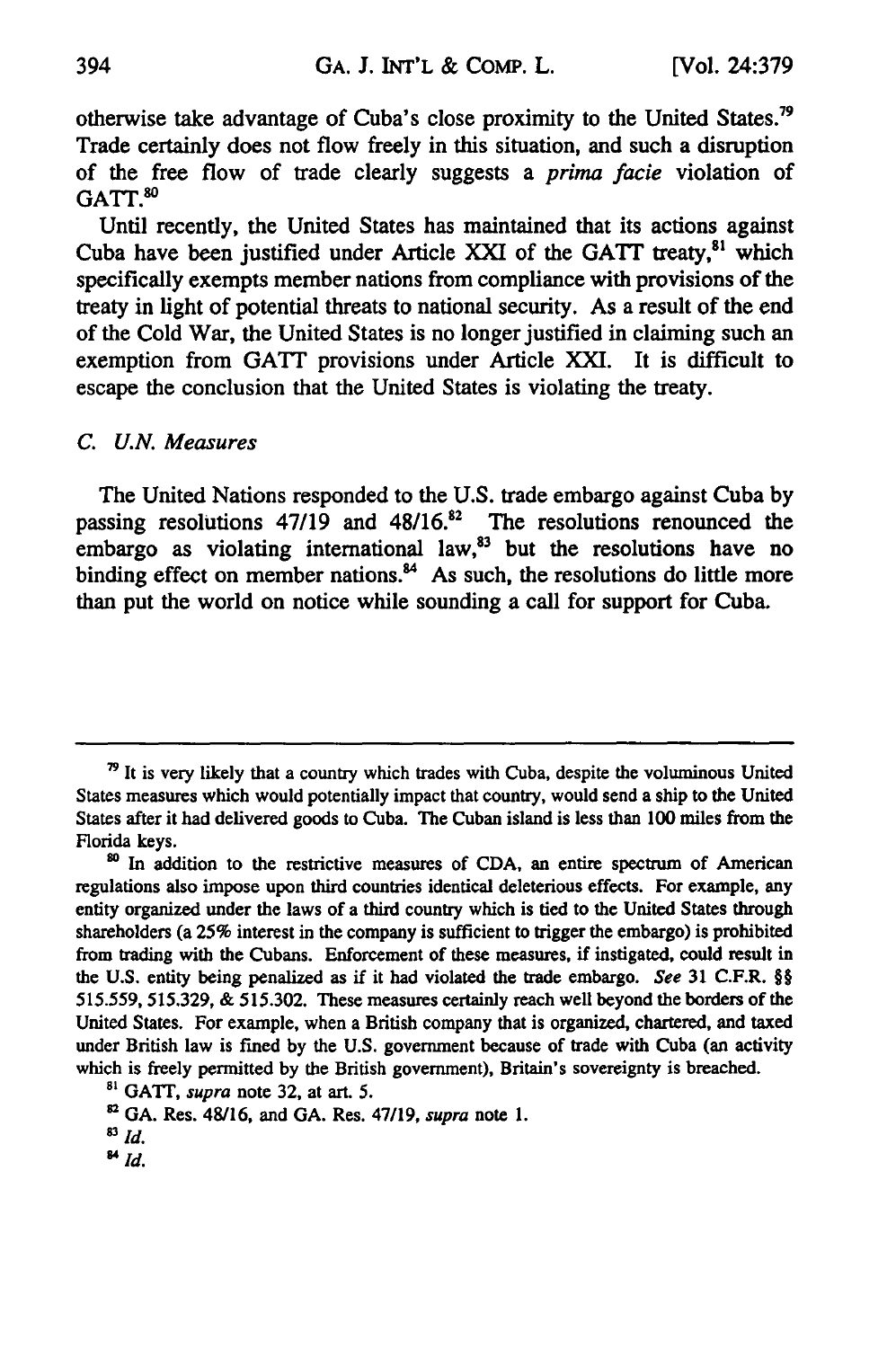#### IV. CONCLUSION

While a country such as the United States has the right, under international law, to choose its own trading partners and, **by** logical extension, to impose an embargo against whichever country it wishes, this right is not entirely without limit. Whenever an embargo infringes on a third country's sovereignty, it is likely that the embargo violates international law. Careful examination of different sources of law has revealed that the **U.S.** practice of the Cuban trade embargo is contrary to both domestic and international law.

The embargo is based on the Trading with the Enemy Act which, **by** its very name, allows restrictions on trade with enemy countries. While Cuba was once the enemy of the United States, the fall of Communism has rendered Cuba nothing more than a harmless neighbor. Furthermore, TWEA requires a crisis or national emergency. Because the embargo is based on a decades-old declaration of national emergency linked to a Communist threat, the TWEA application of the embargo is tenuous.

Notwithstanding the problems with the domestic origins of the embargo, the embargo in practice violates the sovereignty of third countries through the imposition of U.S. policy on their trade practices. As such, the embargo violates the sovereignty principles set forth in the Restatement, the U.N. Charter, and **GATT.**

The United Nations' call on member nations to avoid infringing upon the sovereignty of other Member nations by way of trade practices was designed to direct the United States to cease its actions against Cuba, namely those of CDA and its regulatory restrictions of third countries. The U.N. vote clearly signaled the international community's disdain for the U.S. trade embargo against Cuba. The difficulty, however, remains in any effort to enforce the U.N. mandate. The United States contributes more to the budget of the United Nations than any other nation,<sup>85</sup> and often leads the charge in asserting compliance with U.N. mandates abroad. The United Nations rarely takes a position against the United States, its biggest benefactor, but the resolutions condemning the Cuban trade embargo have sounded the alarm. The U.S. measures against Cuba are, nevertheless, unlikely to come to an

*<sup>5</sup>* See BAsIc FACrS ABouT **THE UNITED NATIONS,** 22, 261-64 **(1992)** (outlining the **U.N.** budget structure and noting that the United States contributes 25% of the **U.N.** budget, the maximum allowable amount, and more than any other member).